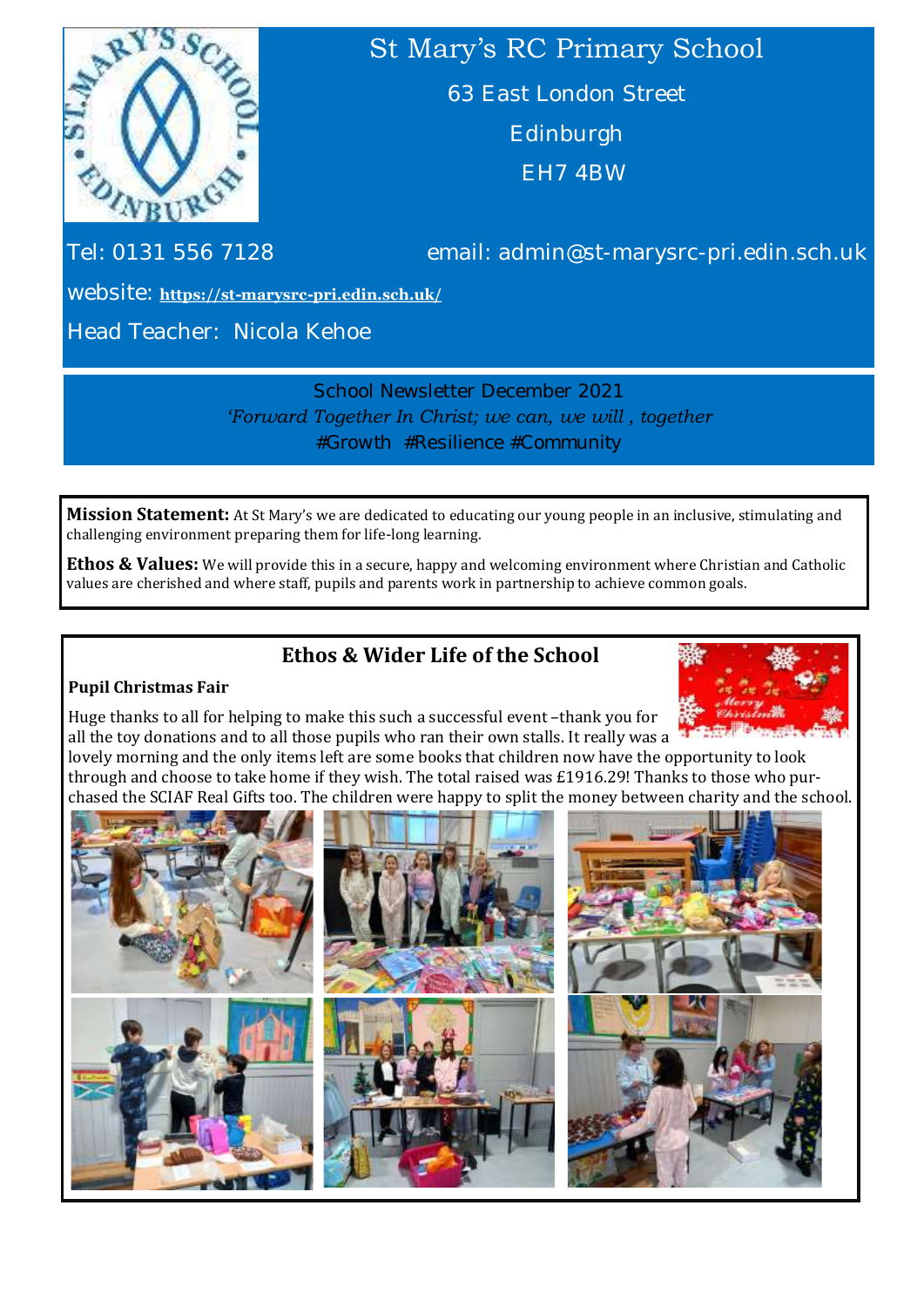### **Curriculum**



**Wider Achievement**

'Christmas', as you can imagine, has been very much the theme to much of the learning in school over the past weeks from Christmas maths puzzles, letter writing to Santa and Art & Craft activities. The P1 and P2 Nativity Play although 'virtual' was still great fun for the children and we were able to share the video with parents on learning journals— the P7s helped in the making too! Our Christmas parties were also great fun !





Congratulations to Estrella and Cloe, Sunaina and Anjana in P6 whose Winter Window entries were chosen to be displayed in the Gilmerton area of the city. Lulubelle in P7 and two of her co-actors received an International Film Festival award for "Best Acting Ensemble" in a film. Alfie and Cloe in P6 were in the top 20 finalists for the Green Pencil Writing Competition. Lila in P5 took part in the recent Liz Atkinson Talent Games as part of Edinburgh Diving Club at the Commonwealth Pool representing St Mary's and won silver in the under 10 category! Star writ-



ers: well done to Greta & Abraham P7, Agnes P3, Estrella and Ava McM in P6 for their star writing! We have also been awarded our 5th Green Flag for our Eco activity and have been acknowledged for our Bronze medal stage in our Rights work now progressing onto Silver level.

**Stars of the Month**—each month pupils are nominated for giving that extra effort relating to their work, being a good friend , being a good member of their community, an act of charity anything where they are displaying that extra effort. The children meet with me and have some hot chocolate and a treat.

**November Stars of the Month:** Well done Klaudia, Elizabeth, Ethan M, Ishaq, Ayaan, Alfie, Elena, Alice, Emma, Mila, Eliza, James, and Alex!



**December Stars of the Month:**  Well done Isobel, Jess, Esme, Alex, Evan, Pola, Agnes, Maria, Cloe, Kiefer , Emily & Anna.





### **Winning House of the Term: St Margaret's**

St Margaret's were the winning house this term — well done St Margaret's! The pupils enjoyed their extra break and a treat yesterday in the playground.

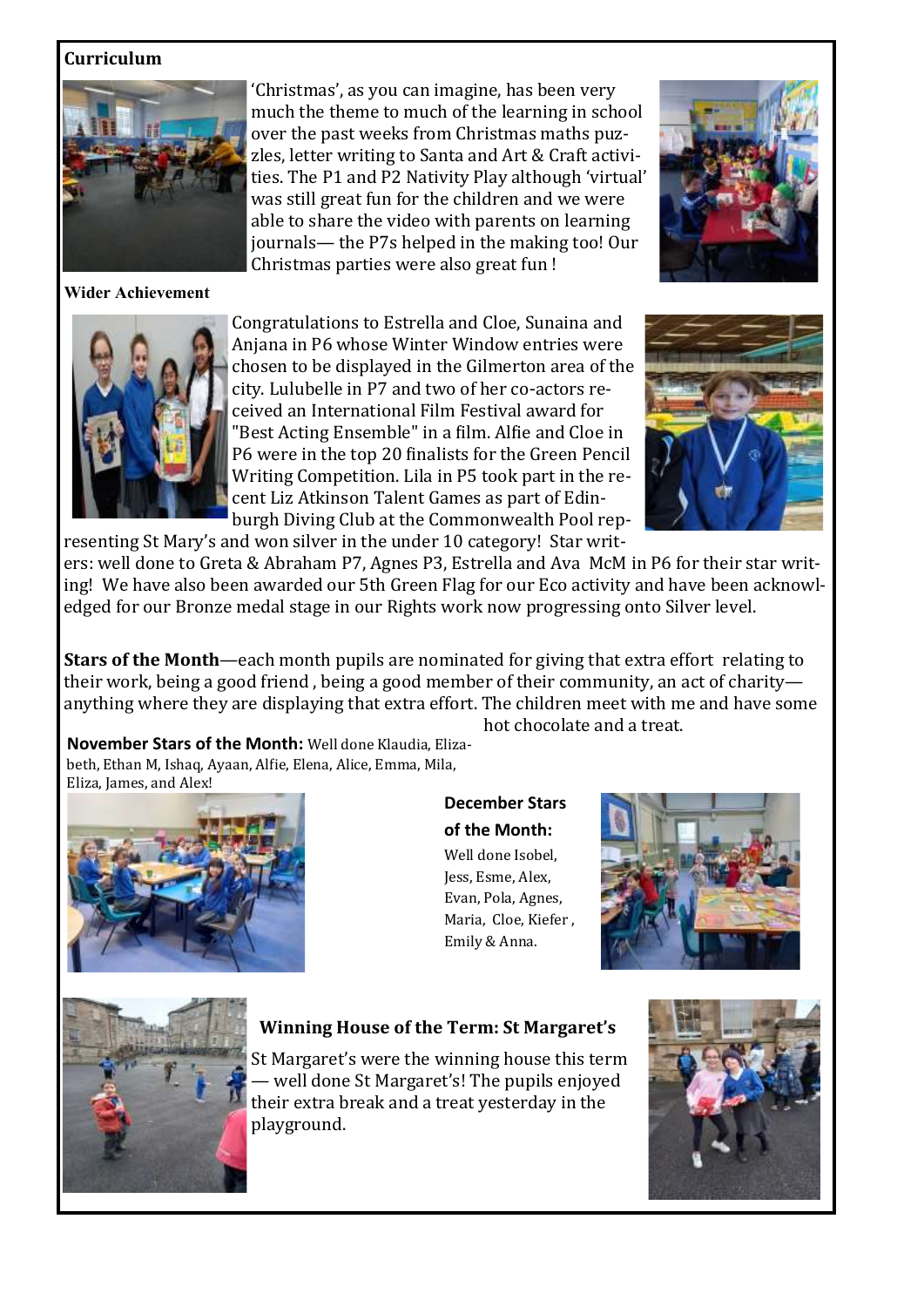# **The Edinburgh Slavery and Colonialism Legacy Review**

# *What is the Edinburgh Slavery and Colonialism Review?*

Following the Black Lives Matter protests of summer 2020, City of Edinburgh Council agreed a set of actions to address historic racial injustice and stem modern day discrimination.

Its report stated: "Committee recognises… that cities, including Edinburgh, should acknowledge and address their roles in perpetuating racism and oppression in the past as part of the process of challenging it in the present."

One of the actions agreed was the establishment of an independent Review to consider and make recommendations on Edinburgh's slavery and colonialism legacy in the civic realm. Human rights activist Sir Geoff Palmer was appointed as Chair, and a Review Group was set up of people living and working in Edinburgh and from a range of different backgrounds to support this work.

# **Why participate in the public consultation?**

The Review Group wants to hear from Edinburgh residents about the most constructive ways that their city could address issues of historic racial injustice and make Edinburgh a fair and welcoming place for everyone.

It is also seeking views about a selection of prominent public features including monuments, street names and buildings, which it considers illustrative of the many aspects of Edinburgh life and society shaped by the city's legacy of slavery and colonialism.

The findings from the consultation will inform the Review Group's recommendations and will feature in a report to be brought to Council committee for consideration in 2022. This will help the Council decide which actions it will progress, and what the priorities for change might be.

# **How to get involved:**

The online consultation is hosted on the Council's website at: [www.edinburgh.gov.uk/](https://www.edinburgh.gov.uk/slaverycolonialism) [slaverycolonialism.](https://www.edinburgh.gov.uk/slaverycolonialism) It is open until 19 January 2022.

Background information about the Review can be found at: [www.edinburgh.gov.uk/](http://www.edinburgh.gov.uk/edinburghslaverycolonialism) [edinburghslaverycolonialism](http://www.edinburgh.gov.uk/edinburghslaverycolonialism)

The authority have also been working on resources to engage children and young people in the public consultation on Edinburgh's links to slavery and colonialism.

The aim is for as many children and young people from P5 to S6 to learn about some of Edinburgh's links to slavery and colonialism and to take part in the consultation through one or more lessons and a pupil-friendly version of the public consultation (on MS Forms).

There will also be an opportunity for pupils to take part in focus groups. Some of these groups are being facilitated by ELREC (Edinburgh and Lothians Regional Equalities Council); others by Schools and Lifelong Learning.

It is hoped this can be progressed in the new term. If you haven't yet had completed our survey we'd really appreciate you taking 5 minutes to do so. Thank you.

<https://forms.office.com/r/rYrnTTTcwS>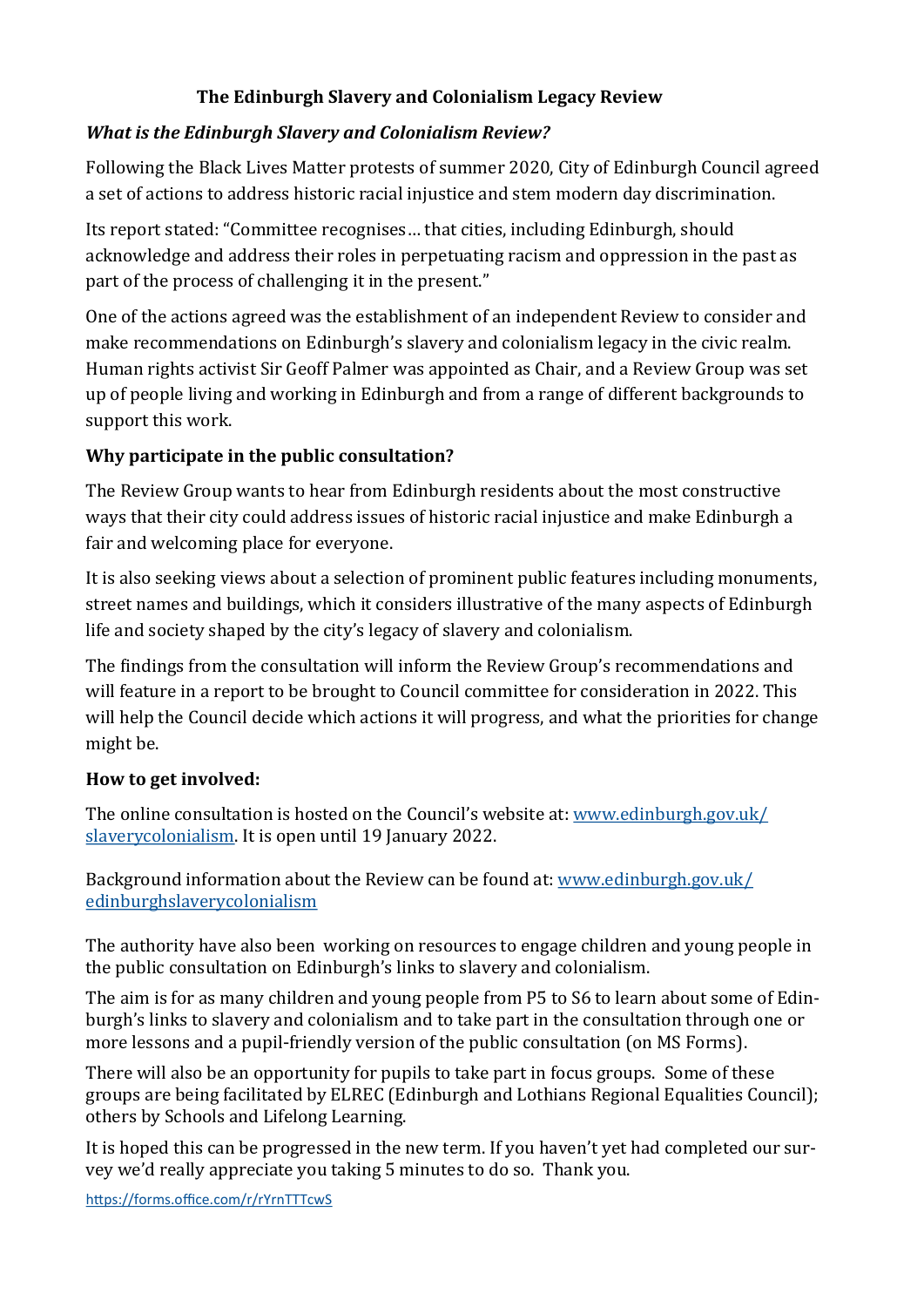#### **Covid 19:**

#### **Just a reminder of the recent advice issued:**

#### **Household Close Contacts**

Must complete 10-day isolation (this includes under 18s) and is irrespective of vaccination status/negative test

#### **Non-Household Close Contacts who are adults (over 18)**

Can end self-isolation if all of the following apply:

you're fully vaccinated

you receive a negative PCR test result

you do not have, or develop, symptoms

If you're a close contact (non-household) and you've tested positive for coronavirus in the last 90 days, you do not have to self-isolate or book a test if you're fully vaccinated unless you develop new symptoms.

#### **Isolation advice for under-18s (including under-5s) from Health Protection Scotland**

- All those under the age of 18, should isolate in line with the high risk/low risk advice in place before the emergence of omicron.
- High risk contacts (for example, household resident, household non-resident, intimate, intense social care) should isolate for 10 days even if the PCR/LFD test is negative. This also applies to under 5s.
- Low risk contacts (for example, classmates, car shares) **will receive a warn and inform letter but will not be required to isolate or do a PCR test**

Please find below link to information:

<https://publichealthscotland.scot/our-areas-of-work/covid-19/covid-19-health-protection-guidance/latest-updates/>

For those who may be travelling abroad please check the latest guidance.

<https://www.gov.scot/publications/coronavirus-covid-19-international-travel-quarantine/pages/regulations/>

Should there be any further guidance issued to schools that needs to be shared before the pupils return on Thursday 6th January, we will of course do that. There is so much uncertainty at the moment we know but we shall do our best as always to deal with whatever we have to! This term has certainly felt the most, 'normal' for some time which we are very thankful for and thanks to all of you in the community for helping us over the term in following guidance and for your support and understanding when things have had to change.